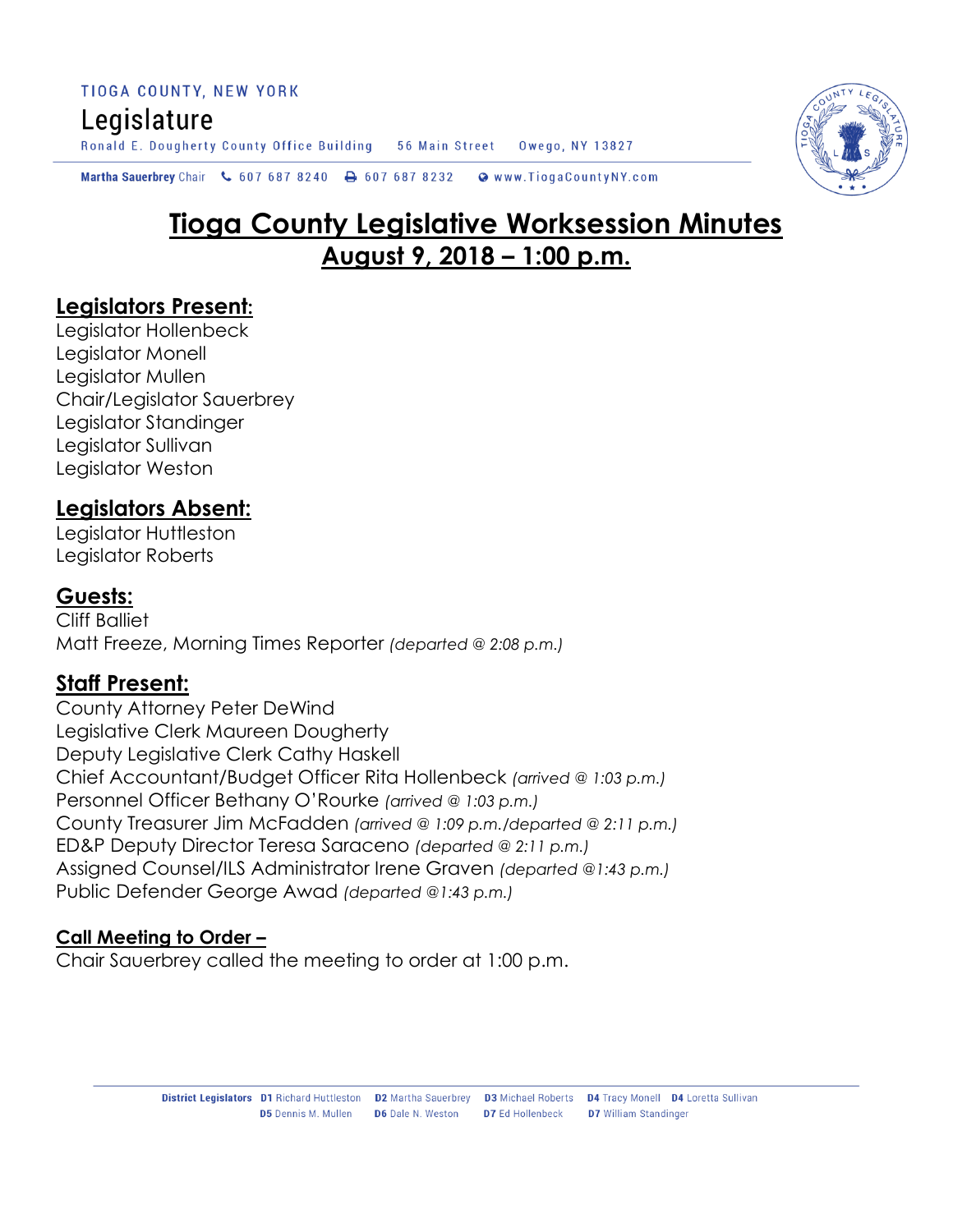# **Assigned Counsel/ILS Plan –**

Assigned Counsel Administrator Graven presented the 2019 Assigned Counsel budget and noted an 11.65% increase in assigned counsel fees.

For the current budget year, Ms. Graven reported there is a resolution in the meeting packet for Legislature consideration at the August 14, 2018 Legislature meeting requesting \$60,000 in additional funds. Of this amount, \$55,000 is just for assigned counsel fees with the remaining \$5,000 for incidental expenses of mileage, supplies, and transcripts. It is anticipated these additional funds will carry the program through the remainder of the year, however, there is no real way of predicting expenses related to assigned counsel fees for family court, county court, and local justice courts. As of this date, Ms. Graven reported 92% of the \$200,000 2018 budgeted funds have been expended. In addition to the above-referenced courts, the Assigned Counsel funds cover appeals expenses, which has also increased this year as well as the expenses related to the 31 drug indictments. To date, Ms. Graven reported approximately \$55,000 has been expended exclusively on the 31 drug indictments.

County Attorney DeWind reported the Assigned Counsel monthly expenditures on average continues to be significantly high. Mr. DeWind reported this could be due to the change in eligibility criteria for Assigned Counsel services. Most likely, this trend will continue into next year.

Ms. Graven reported there is a shortage of Assigned Counsel attorneys in Tioga County, therefore, resulting in increased mileage expenses for counsel coming from outside the county.

Chief Accountant/Budget Officer Hollenbeck reported Assigned Counsel is 100% local share.

# **Public Defender ILS Plan –**

Mr. DeWind reported Statewide Indigent Legal Services (ILS) has developed a caseload management and staffing management plan for all counties except for the ones who already have a plan in place. This plan is a result of reviewing 2016 data, which includes caseloads, staffing, and hours spent per case. Mr. DeWind reported the County is currently not providing public defender services at every arraignment. The State has identified a separate funding source to amplify current public defender services. As a result of several meetings with the State, Mr. DeWind reported the State indicated what they are willing to provide and the funding has already been included in the 2018 fiscal year budget. Mr. DeWind reported the next step is for the County to develop and propose a plan to the State, who in turn, drafts a contract for Legislature approval and signature. Once there is an executed contract, the County will need to move forward with establishing different positions and operations in the Public Defender's Office. The County is eligible to make reimbursement claims once funding has been expended.

Mr. DeWind reported the State based the Public Defender's ILS Plan on a 5-year funding scheme. Mr. DeWind reported by Year 5 (2022), the State wants to give Tioga County \$771,014. The State's allocation for this funding is as follows:

- *Caseload Improvement –* This ensures we have enough attorneys to handle the caseloads as identified by the State. The allocated amount is \$427,000.
- *Quality –* The allocated amount is \$200,000 and Tioga County is at the floor. Tioga County is not actually entitled to this amount based on the 2016 data, but that is the least amount the State will provide to ensure staff working on the files are doing the best possible job.
- *CAFA (Counsel at First Arraignment) -* The allocated amount is \$143,441.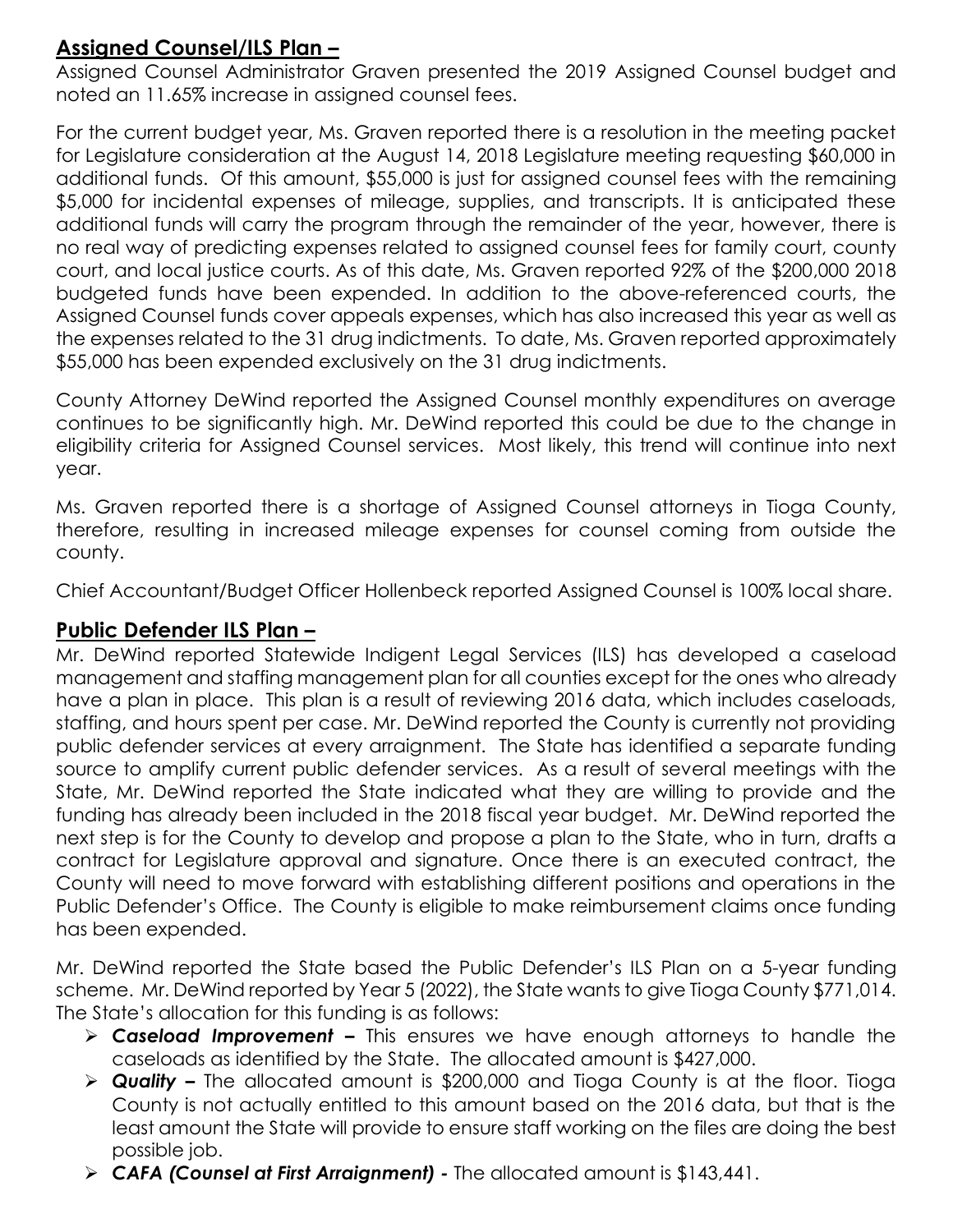Mr. DeWind reported annual allocations will be in 1/5 increments, therefore, Year 1 will be 1/5 of the total allocated amount, Year 2 will be 2/5, etc. up to Year 5 when the County is fully funded. Mr. DeWind reported 1/5 of Tioga County's allocation has been included in this year's budget, however, the County needs to finish the plan and execute a contract.

Mr. DeWind provided the following breakdown based on the above-referenced amounts:

|                               | <b>Public</b><br><b>Defender</b> | <b>Assigned</b><br>Counsel | Data<br><b>Officer</b> | <b>Unallocated</b><br><b>Funds</b> | <b>Comments</b>                                                                                                                             |
|-------------------------------|----------------------------------|----------------------------|------------------------|------------------------------------|---------------------------------------------------------------------------------------------------------------------------------------------|
| Caseload<br>Improvement       | \$278,000                        | \$112,000                  | \$36,000*              |                                    | *This will require the creation<br>of a new position, which is<br>part of an existing position in<br>the Public Defender's Office.          |
| <b>Quality</b><br>Improvement | \$23,000                         | \$4,669                    |                        | \$172,000                          |                                                                                                                                             |
| <b>CAFA</b>                   |                                  |                            |                        | \$28,688*                          | This State did not provide a<br>breakdown for this funding,<br>however, it most likely will fall<br>under the Public Defender's<br>purview. |

Mr. DeWind reported the County needs to develop a budget for Year 1 (\$154,202) based on the State's 1/5 allocation.

Mr. DeWind presented the following proposed Public Defender Plan:

### **Staffing:**

- $\checkmark$  Increase Public Defender from PT to FT
- $\checkmark$  Increase Chief Assistant Public Defender from PT to FT
- Create a new FT Confidential Secretary to Public Defender
- $\checkmark$  Maintain the PT Assistant in the Public Defender's Office
- $\checkmark$  Maintain the FT Family Court Public Defender
- $\checkmark$  Increase the Family Court Public Defender Secretary/Data Officer from PT to FT
- $\checkmark$  Maintain PT Paralegal
- $\checkmark$  Year 2 Potential: Expansion of two PT Public Defenders to cover CAP court and evening CAFA.

# **Office/Equipment:**

- $\checkmark$  Rent a fully furnished office
- $\checkmark$  Equip with County IT services
- $\checkmark$  Purchase new software license
- $\checkmark$  Purchase misc. office equipment

Mr. DeWind reported the following proposal for the existing 2018 budget:

- $\checkmark$  Request ILS to fund an expansion of personnel for the remaining five months of the fiscal year based on a November 1, 2018 start date for an allocation of \$74,759.
- $\checkmark$  Request ILS to fund Rent for an allocation of \$6,250.
- $\checkmark$  Request ILS to fund IT services for an allocation of \$25,000
- $\checkmark$  Request ILS to fund Unallocated Funds allocation of \$45,692.

Mr. DeWind reported the total current expenses for the Public Defender's Office is \$358,490, which includes salaries, fringe, retirement, etc. The proposal would increase this amount to \$537,913 for an overall increase of \$179,423 that the County would request ILS to fund.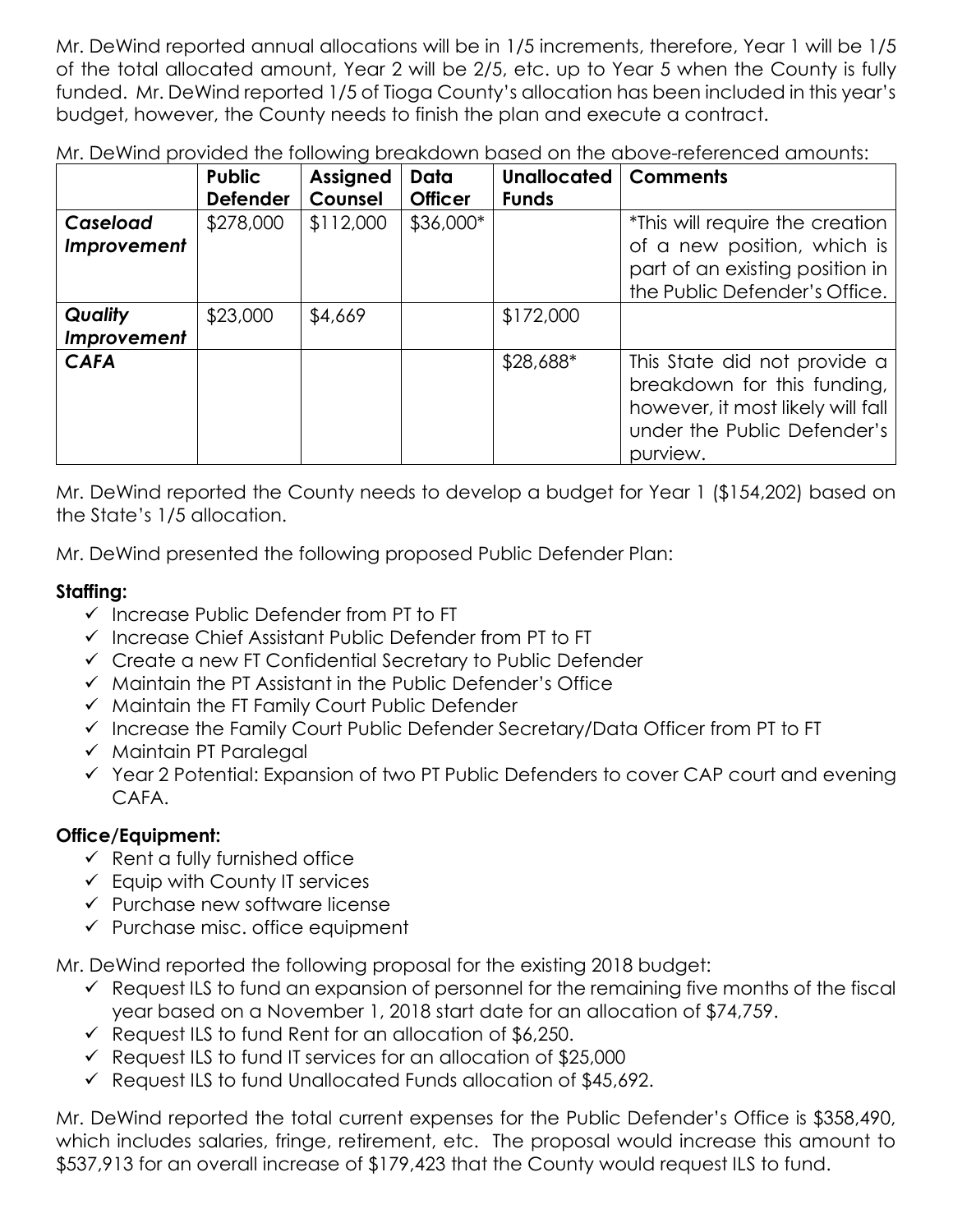Mr. DeWind reported for the 2019 budget, the State should be paying for the full expense of \$179,000 for the personnel expenses.

Mr. DeWind reported the proposed office rental is the current Public Defender's Office. Mr. DeWind reported this would entail closing the private practice and convert into a County Public Defender's Office. The Family Court Public Defender's Office would remain in its current location.

Mr. DeWind reported in the event the State decides to cease funding at any given time during the 5-year plan, the County would need to revert to the current structure. Legislator Sullivan inquired as to what happens at the conclusion of Year 5. Mr. DeWind reported the same would apply for Year 6 in the event the State does not continue funding. Mr. DeWind reported the current plan is to enter into a 5-year contract with a base year budget with amended budgets and contracts for each given year.

Legislator Weston inquired about the office rental contract. Mr. DeWind reported this would be a lease with a terminable clause whereas if the funding ceases so does the office rental commitment. Legislator Weston inquired as to whether the current office is in need of modifications. Public Defender Awad reported the office is first floor accessible, therefore, does not foresee any issues or need for modifications. Mr. DeWind reported the unallocated funding could include any necessary ADA modifications, as well as office signage. Legislator Weston inquired as to who would be responsible for monthly utility bills. Mr. DeWind reported the property owner would be responsible and this would be addressed in the lease contract.

Based on Mr. Awad's proposed plan, Tioga County will most likely be one of the first counties in the State to provide CAFA services during both the day and evening once the jail court is operational.

Mr. DeWind reported he is requesting Legislature approval to move forward with finalizing the plan and budget for submission to the State, who in turn, will draft the contract to start in November. Mr. DeWind reported the Legislature would still need to approve the Plan at a future date.

Ms. Hollenbeck inquired as to whether an alternative plan such as contracting with outside law firms has been considered to avoid adding staff to the County workforce and the need for office rental. Mr. DeWind reported this is possible and has been done in the past with Assigned Counsel, however, proved expensive compared to the current structure. Mr. DeWind reported this would most likely involve several outside law firms to avoid potential conflicts and may be cost prohibitive and not a viable option due to finding interested law firms.

Legislator Sullivan requested Mr. DeWind inquire about the State reimbursement details as to whether these are monthly or quarterly reimbursements.

Legislator Sullivan inquired as to who will be responsible for overseeing the billing administration and claiming reimbursements. Ms. Graven reported current staff could do this to start. However, Mr. DeWind reported this could lead to additional headcount or changing the status of a part-time position to a full-time position.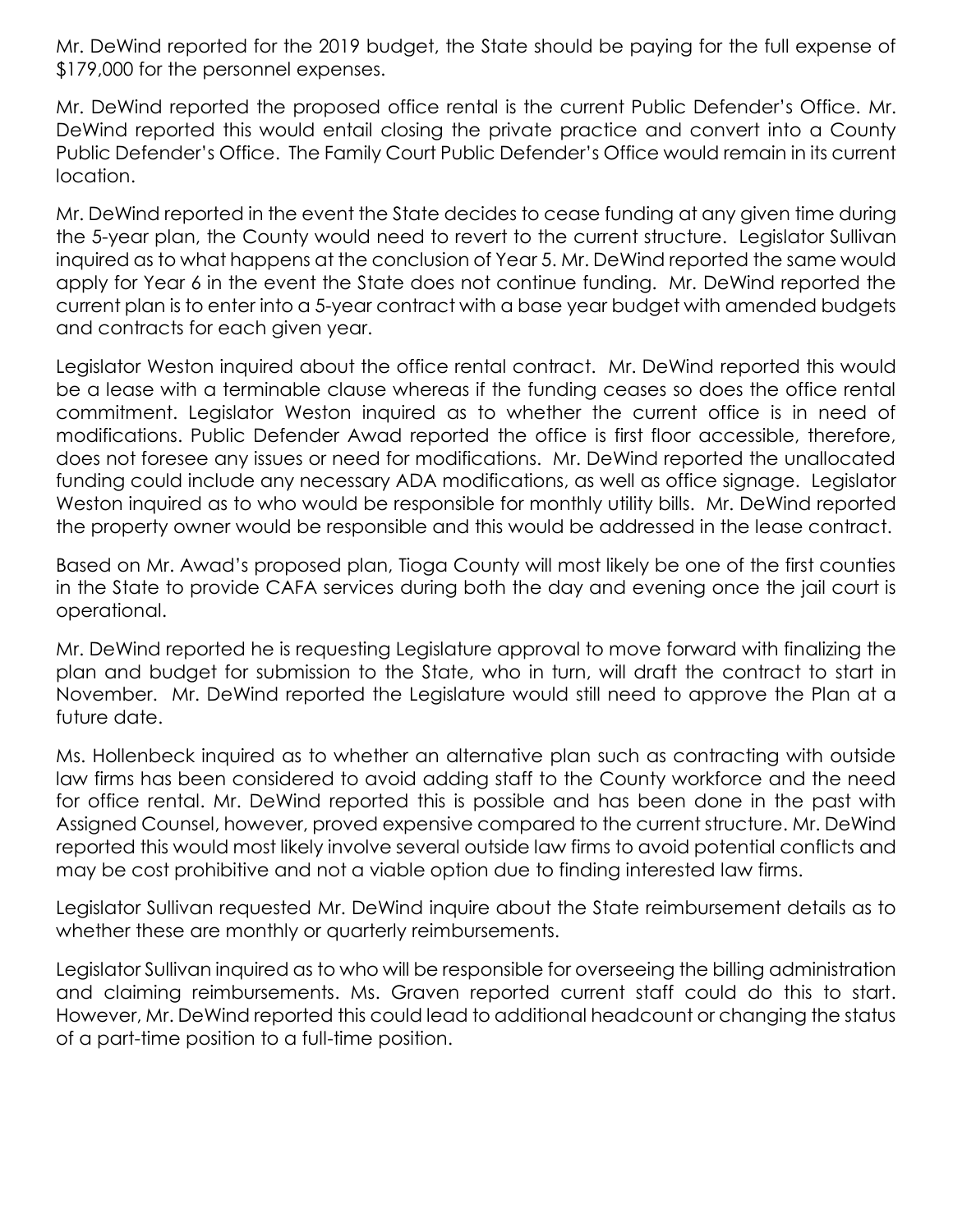Mr. DeWind reported he foresees presenting a resolution for Legislature consideration at the September meeting in order to be ready for November implementation.

Personnel Officer O'Rourke reminded staff and Legislature that all staffing changes will require resolutions, therefore, if the Plan resolution comes forth in September the staff change resolutions should be presented in October for a November 2018 effective date.

#### **Delinquent Property Discussion –**

Mr. DeWind reported the County completed the tax foreclosure proceedings in preparation of tonight's County's tax foreclosure auction. Mr. DeWind reported today's discussion centers around the process of handling these properties. Mr. DeWind reported the County currently has a policy (former policy #50) in place stating upon the County taking title, the County Treasurer has discretion when it is in the best interest of the County. As of the policy's last amendment in 2012, the policy states if there is not a separate lien holder whose interest has been foreclosed or stripped by the County taking title then the County Treasurer can sell the property back for the price of the back taxes within 30 days with a 20% premium and recordation cost. Once this has occurred, the County Treasurer reports back to the Legislature on the transactions that have occurred. Mr. DeWind reported the County has not been following this process and for the most part, we have been taking everything back including last month when there were two different parcels. Mr. DeWind reported the County currently has six properties that have some type of issue.

Mr. DeWind reviewed the current foreclosure procedure:

- $\checkmark$  County files with the court through the Treasurer's Office indicating the parcels have remained unpaid.
- $\checkmark$  The property owner has until March to pay the owed amount or the process moves forward.
- $\checkmark$  After the established date, the County Attorney drafts a motion indicating the amounts owed and the County is interested in taking title.
- $\checkmark$  Court schedules a date and any time prior to the established March date any property owner who has an interest in the property as a defense that they were not served gets a final certified answer.
- $\checkmark$  County acquires the property title and files at the County Clerk as the new property owner.

Mr. DeWind reported this year the County has had a fair number of property owners following the proceeding come forward with different situations and extenuating circumstances such as lien, title, and notice issues.

Mr. DeWind reviewed the two resolutions that are in the meeting packet for Legislature consideration at the August 14, 2018 Legislature meeting and the process leading up to these resolutions. Legislature was in favor of retaining these resolutions in the meeting packet.

In addition to these two resolutions, Mr. DeWind reported there are other outstanding cases:

- $\checkmark$  One property from the foreclosure process continues to move forward in light of the property owner filing an answer. Through a court order process, the County segregated this particular foreclosure process from the rest of the action and this is still pending. Property owners were scheduled to pay by the end of the month, however, to date payment has not been received. Ultimately, if the County were able to resolve this it would result in a withdrawal of the action.
- $\checkmark$  The Land Bank is not interested in pursuing one of the Town of Candor properties therefore, the property will need to go back through a future foreclosure auction process. A resolution to return this property to a future auction process will be required.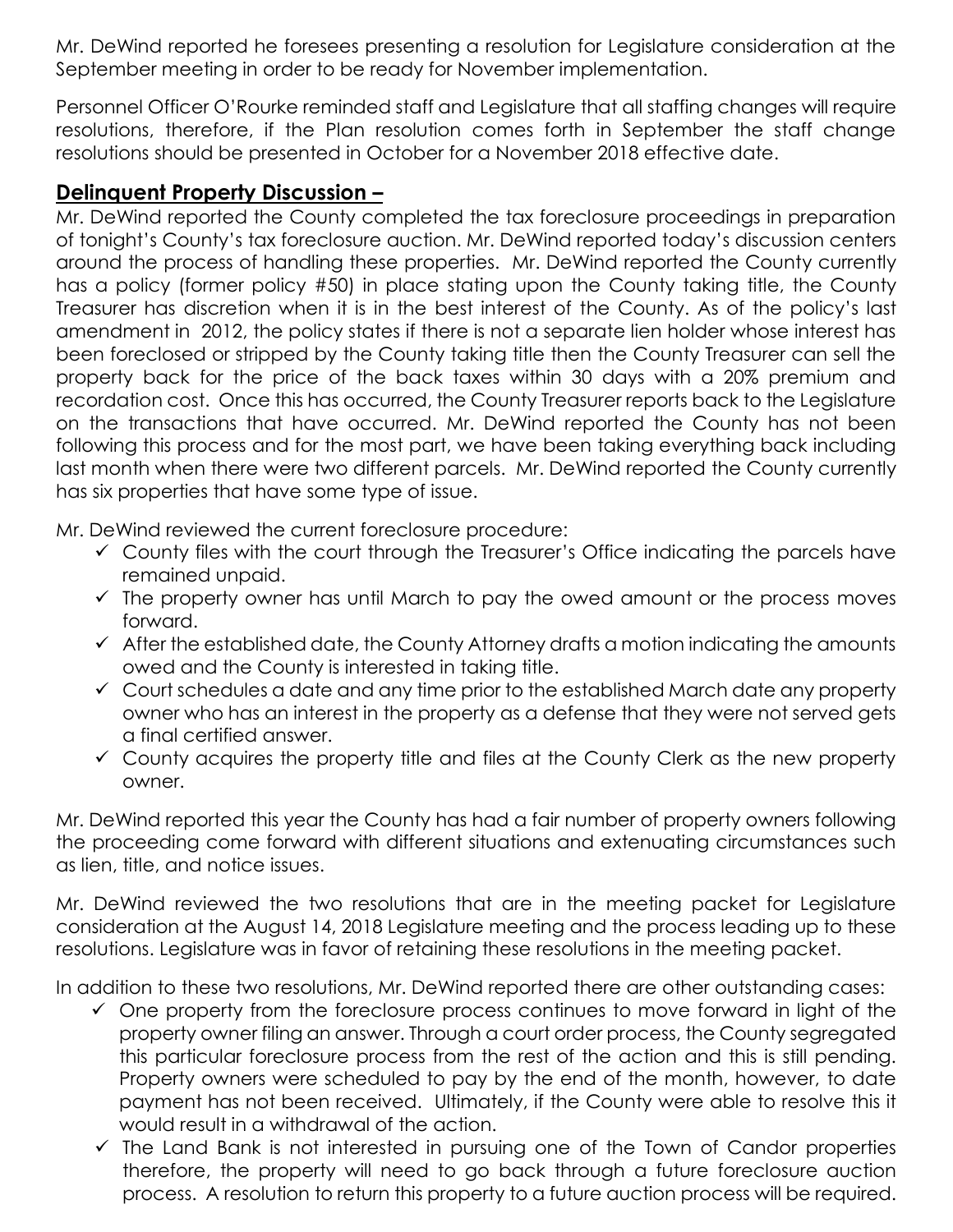- $\checkmark$  One property in the Village of Waverly is still occupied. Per Legislature approval, Mr. DeWind will continue with the eviction process and the property would still be going to the Land Bank.
- $\checkmark$  One property in the Village of Waverly that was previously slated to go to the Land Bank will continue to do so for either demolition or rehabilitation and proceed with a public auction process for purchase.

Mr. DeWind reported in regards to the current process, if within 30 days there are no other lien holders, the County Treasurer can pursue making deals to sell the property back plus 20% and recordation fees. Mr. DeWind inquired as to whether the Legislature was interested in continuing the current practice, which is bringing properties back to the Legislature on a caseby-case basis.

Chair Sauerbrey expressed concern of accommodating some, but not necessarily all with the current practice.

Legislator Weston inquired how far down the genealogy chain is someone allowed to pursue the buy-back process. Mr. DeWind reported the policy indicates prior owner. County Treasurer McFadden reported predominately this includes immediate relatives.

Mr. McFadden reported the Town of Nichols Clerk contacted him last week regarding a vacant parcel the County foreclosed on and is scheduled for tonight's foreclosure auction. Mr. McFadden reported the Town Clerk initially contacted him last October inquiring as to whether the demolition fee could be added to the next tax bill. Since this is the current practice, Mr. McFadden reported he advised the Clerk to do this as soon as possible as tax bills would be printed in December. Mr. McFadden reported demolition did not occur within this timeframe. Mr. McFadden reported last week's call was to inquire whether a \$20,000 demolition fee could be added to the 2019 taxes for the property that is now owned by the County and is scheduled for tonight's auction. Mr. McFadden reported anyone interested in purchasing this property tonight would be responsible for the tax bill, which includes this \$20,000 fee. Mr. McFadden requested Legislature approval to withdrawal this property from tonight's auction, write off the bill in another year, and then auction it off clear next year. Mr. McFadden reported this same scenario occurred with a property in the Village of Owego last year and is now being auctioned tonight. Legislators were in favor of Mr. McFadden withdrawing this property from tonight's auction, writing it off next year, and then re-auctioning next year.

Legislative Clerk Dougherty reported Mr. McFadden has started the precedent of preparing resolutions for the two above-referenced properties, but stated there is not a resolution for this third property that is being withdrawn from the auction process. Mr. DeWind reported the two above-referenced resolutions are ancillary to the buy-back process. As a stand-alone issue such as this, Mr. DeWind reported a resolution is not necessary to simply withdraw a property from the auction.

Chair Sauerbrey reported she would like more information and discussion on this topic. **ACTION: Meeting with Chair Sauerbrey, County Treasurer, and County Attorney, as well as any other interested Legislator, will be scheduled to obtain more information on the current process and the pros and cons of such process.** 

Mr. McFadden reported a late-file resolution is forthcoming on Tuesday, August 14th, at the Legal/Finance Committee to accept the auction bids from tonight's foreclosure auction.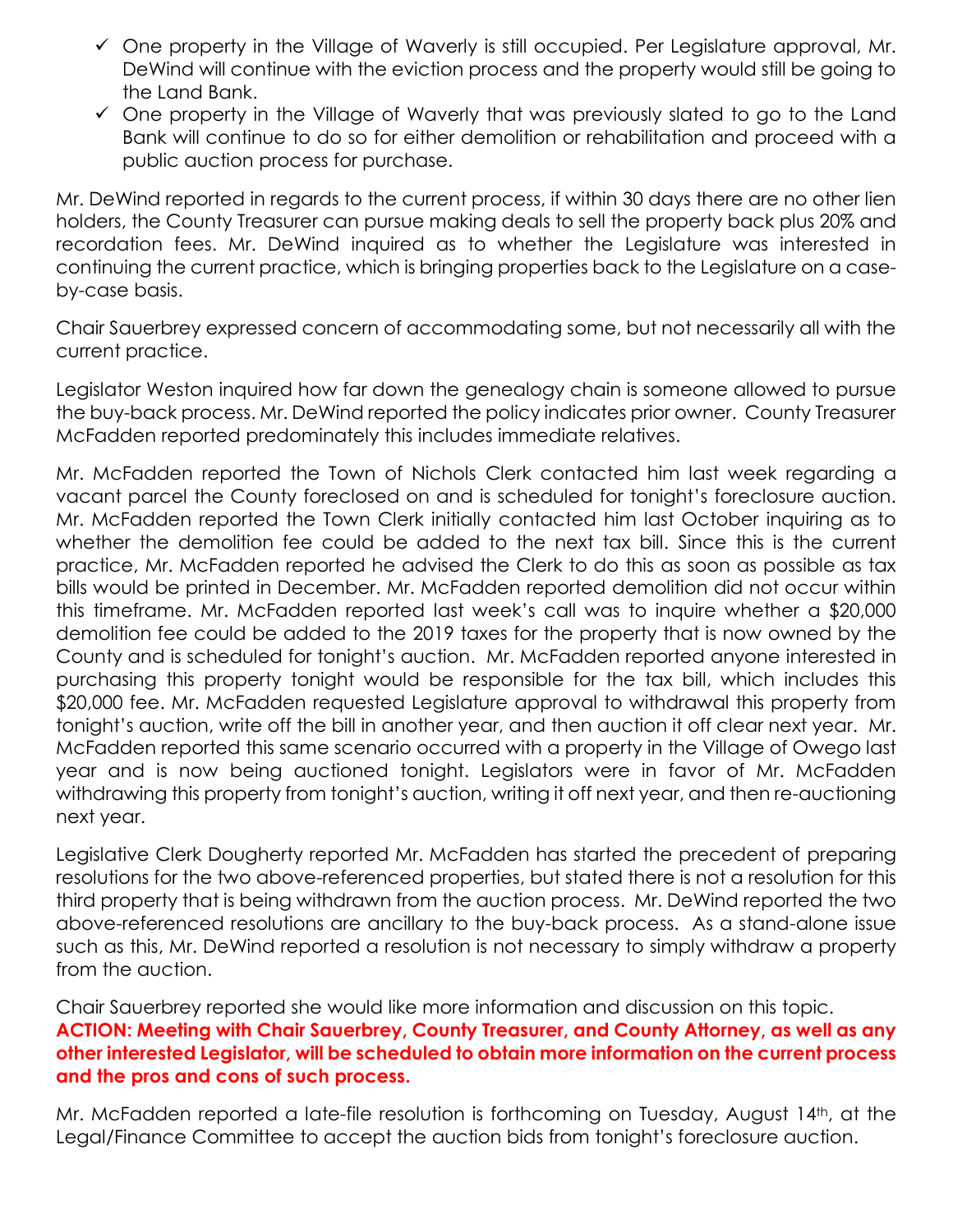# **OTB Letter –**

Chair Sauerbrey reported a copy of the letter was previously distributed to the Legislature for consideration.

Legislator Sullivan inquired as to whether the County ever received OTB revenue. Chair Sauerbrey reported OTB had offices located in Tioga County years ago. Ms. Hollenbeck reported the County still receives minimal OTB revenue. However, Ms. Hollenbeck reported she was unsure of the actual allocation, but stated the amount continues to decline.

The Legislature decided not to proceed with the issuance of a letter of support.

# **Approval of Worksession Minutes – July 19, 2018:**

Legislator Monell motioned to approve the July 19, 2018 Legislative Worksession minutes as written, seconded by Legislator Standinger with Legislators Hollenbeck, Monell, Mullen, Sauerbrey, Standinger, Sullivan and Weston voting yes with Legislators Huttleston and Roberts being absent. Motion carried.

# **Action Items:**

# **ACTION ITEMS FROM JUNE 7, 2018:**

### **ACTION ITEM #2– 6/7/18 – Property Demolition Committee –**

*Property Demolition Committee Recommendation to Legislature:* Chair Sauerbrey reported the Property Demolition Committee needs to be reorganized, as Legislator Weston stepped down as the committee chair. **This action item will be carried forward from the August 9, 2018 Worksession.** 

# **Legislative Support – Legislative Clerk Dougherty:**

## *Approval of Legislative Support Committee Minutes – July 5, 2018:*

Legislator Monell motioned to approve the July 5, 2018 minutes as written, seconded by Legislator Standinger with Legislators Hollenbeck, Monell, Mullen, Sauerbrey, Standinger, Sullivan and Weston voting yes and Legislators Huttleston and Roberts being absent. Motion carried.

Legislative Clerk Dougherty reported the following:

- The August Legislative Meeting is Tuesday, August 14, 2018, at 12:00 p.m*.* in the Hubbard Auditorium. The Finance/Legal Committee will meet prior at 10:30 a.m. in the Legislative Conference Room.
- Legislator Mullen is slated to do the prayer and pledge and start the voting process at the August 14, 2018 Legislature meeting. However, Legislator Mullen announced he would not be able to attend. Ms. Dougherty will ask Legislator Roberts to assume this role in Legislator Mullen's absence.
- 2018 Legislative Budget is tracking well.
- 2019 Proposed Budget was presented. Ms. Dougherty noted a budget increase of \$14,000 for the ISO audit. Legislature was in favor of the budget submission to Ms. Hollenbeck.

# **Proclamations (3) –**

- *Overdose Awareness Day* Legislator Standinger will read and present this proclamation to Kylie Halochak, Public Health Educator, at the August 14, 2018 Legislature meeting.
- *Immunization Awareness Month* This proclamation will just be noted in the minutes of the August 14, 2018 Legislature meeting.